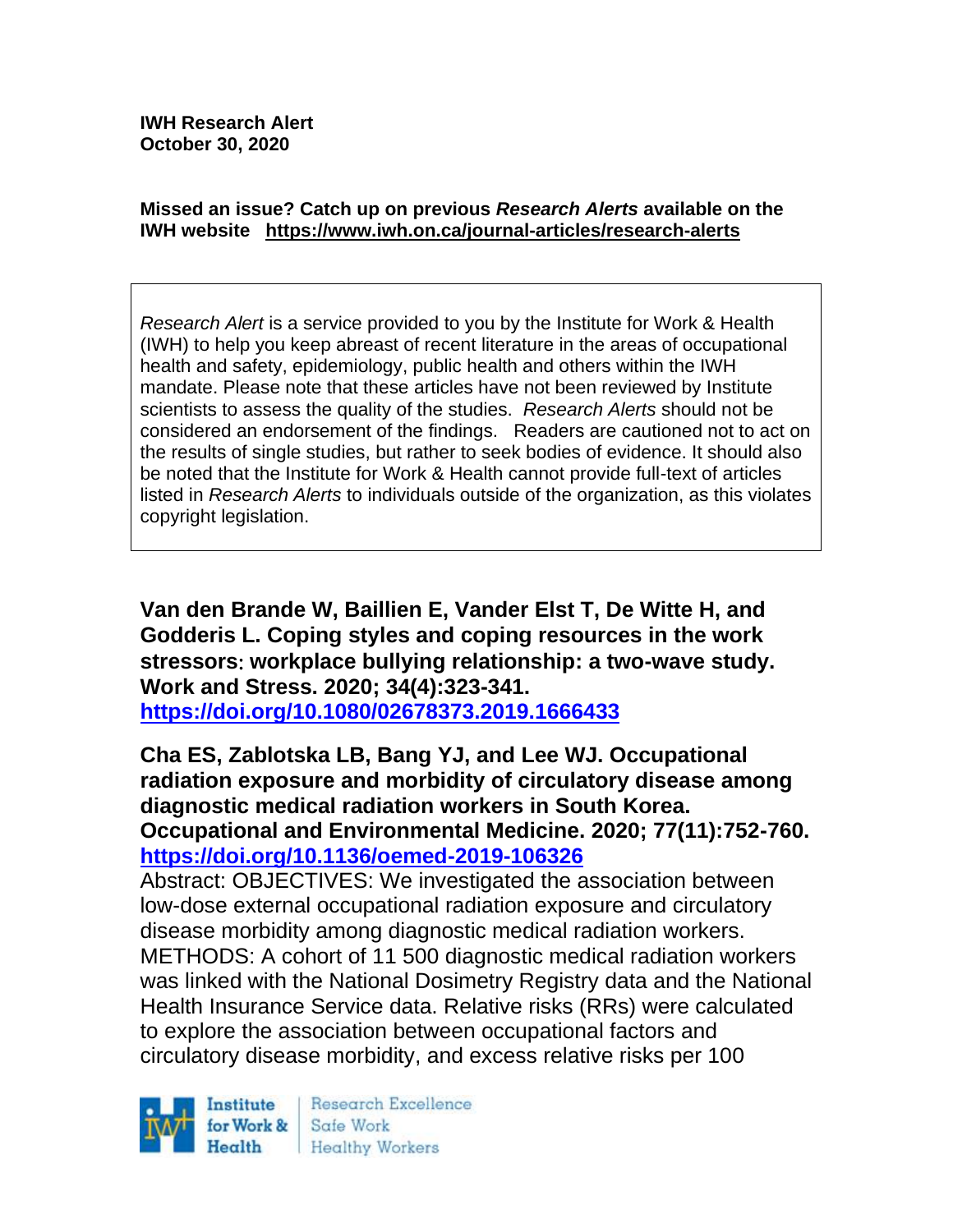milligray (ERR/100 mGy) were estimated to quantify the radiation dose-response relationship. RESULTS: Overall, there were 2270 cases of circulatory diseases during 93 696 person-years of observation (average follow-up=8.1 years). RRs for hypertension were significantly increased for individuals who started working before 2000 compared with those who started in 2005 and later. ERR/100 mGy for all circulatory diseases was 0.14 (95% CI -0.57 to 0.99). Radiation risks of cerebrovascular diseases and ischaemic heart disease were non-significantly increased with estimates of individual cumulative doses to the heart (ERR/100 mGy=3.10 (-0.75 to 11.59) and 1.22 (-0.71 to 4.73), respectively). However, ERR estimates were generally more strongly positive for female versus male workers and for younger workers versus more than 50-year-old workers. CONCLUSIONS: This study provides little evidence in support of a positive association between occupational radiation exposure and the overall risk of circulatory disease over a short follow-up period among medical radiation workers in South Korea. However, significantly increased RR with earlier year first worked, elevated ERR in female workers and young workers should be further followed up

**Gaillard A, Sultan-Taieb H, Sylvain C, and Durand MJ. Economic evaluations of mental health interventions: a systematic review of interventions with work-focused components. Safety Science. 2020; 132:104982.**

**<https://doi.org/10.1016/j.ssci.2020.104982>** 

**Jesus TS, Landry MD, and Jacobs K. A 'new normal' following COVID-19 and the economic crisis: using systems thinking to identify challenges and opportunities in disability, telework, and rehabilitation. Work. 2020; 67(1):37-46.** 

**<https://doi.org/10.3233/WOR-203250>** 

Abstract: BACKGROUND: The novel coronavirus (COVID-19) that emerged in late 2019, and later become a global pandemic, has unleashed an almost unprecedented global public health and economic crisis. OBJECTIVE: In this perspective, we examine the effects of COVID-19 and identify a likely 'new normal' in terms of challenges and opportunities within the fields of disability, telework, and rehabilitation. METHODS: We use a systems thinking lens

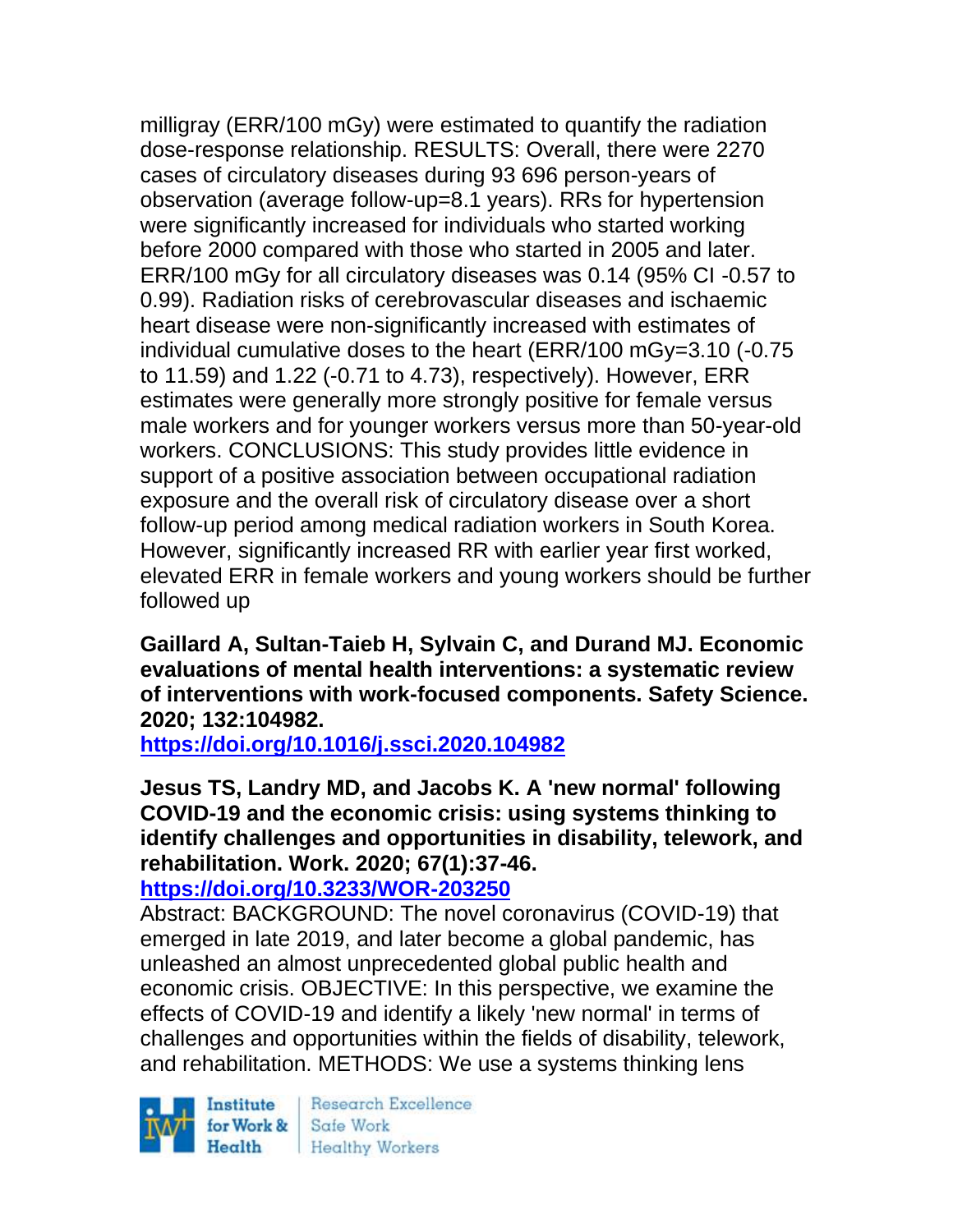informed by recent empirical evidence and peer-reviewed qualitative accounts regarding the pandemic to identify emerging challenges, and pinpoint opportunities related to health and changing employment infrastructure of people with disabilities and rehabilitation professionals. RESULTS: From our interpretation, the key leverage points or opportunities include: (1) developing disability-inclusive public health responses and emergency preparedness; (2) enabling employment and telework opportunities for people with disabilities; (3) addressing the new requirements in rehabilitation service provision, including participating as essential team members in the care of people with infectious diseases such as COVID-19; (4) embracing the added emphasis on, and capacity for, telehealth; and (5) developing greater resilience, distance learning, and employability among the rehabilitation workforce. CONCLUSIONS: The COVID-19 pandemic has become increasingly challenging to the lives of people with disabilities and rehabilitation professionals; however, key challenges can be minimized and opportunities can be capitalized upon in order to 'build back better' after COVID-19

## **Karlsson EA, Seing I, Sandqvist J, and Stahl C. Communication characteristics between clients and stakeholders within the Swedish sickness insurance system: a document analysis of granted and withdrawn sickness benefit claims. Disability and Rehabilitation. 2020; 42(23):3316-3326.**

**<https://doi.org/10.1080/09638288.2019.1592247>** 

Abstract: Purpose: The purpose of this study was to investigate how communication within the Swedish sickness insurance system differs between cases of sick leave and how this may affect clients' cases. Materials and methods: This was a document study using 30 client files from the Swedish Social Insurance Agency (SIA). The clients included had been on a work ability evaluation during their sick leave spell and were aged 32-64 years. The material was analyzed using qualitative document analysis. Results: The results show different approaches to communication, characterized by emotional argumentation, matter-of-fact driven argumentation and information exchange, which have diverse success in affecting official decisions. Arguments characterized by emotions such as frustration or desperation are to a larger extent neglected by the authorities compared to those characterized by a matter-of-fact driven approach

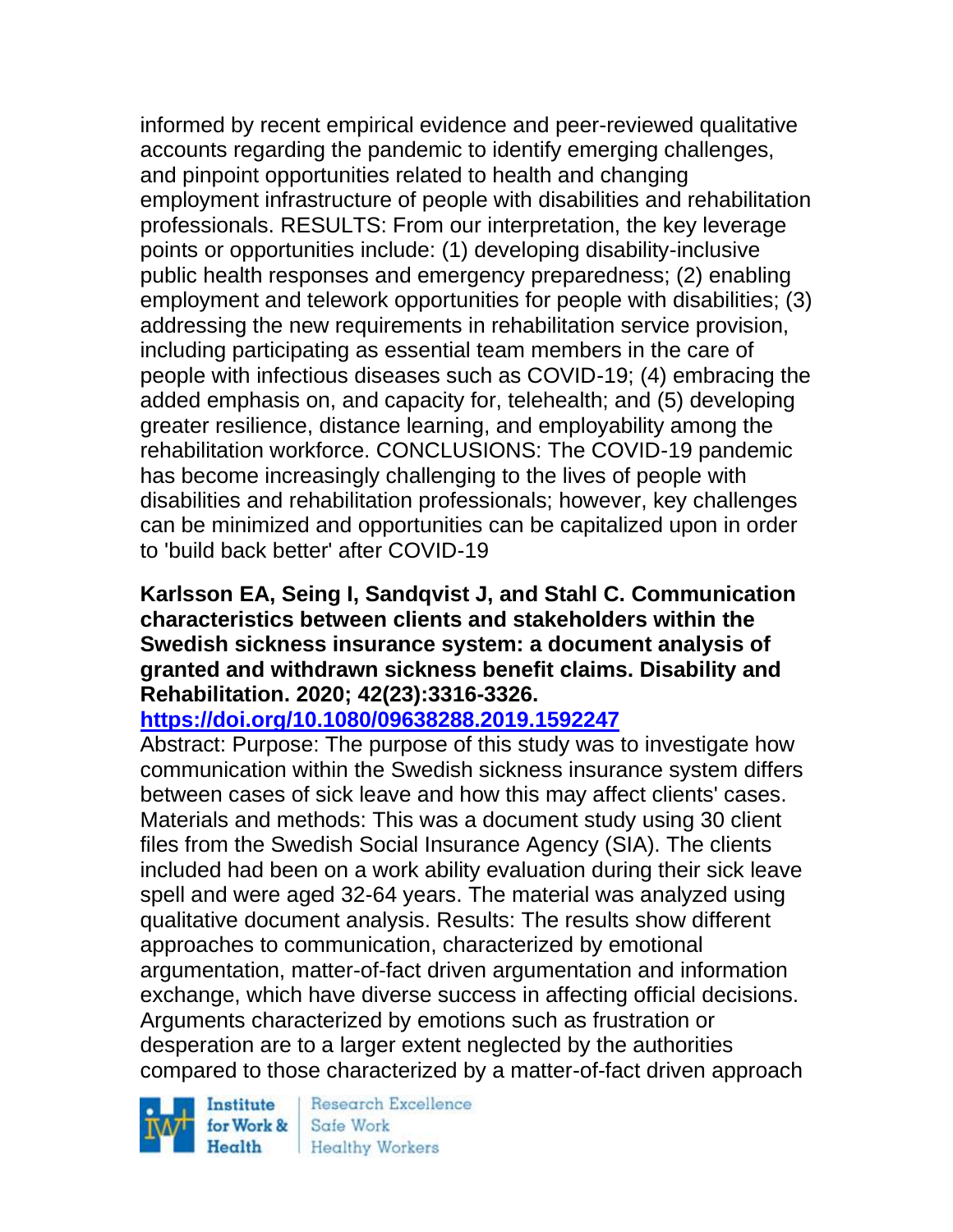and referring to regulations and medical certificates. Conclusion: There are differences regarding how clients and stakeholders communicate the clients' needs and pre-requisites, and how this affects official decisions. Further research must be carried out in order to establish social insurance literacy, initially for individuals on sick leave within the sickness insurance system, and whether there are differences between diverse groups that could lead to injustices. Implications for rehabilitation Within a social insurance context, professionals need to provide clients with adequate and individually adapted information in order for procedures to be perceived as comprehensible and manageable by the clients. The support from stakeholders such as the treating physician and/or employer can affect clients' sick-leave process. Clients' treating medical professionals can contribute to ensuring that clients rights are met by communicating the clients' needs to other stakeholders in a formal way

# **Kaur M, Goyal P, and Goyal M. Individual, interpersonal and economic challenges of underemployment in the wake of COVID-19. Work. 2020; 67(1):21-28.**

# **<https://doi.org/10.3233/WOR-203249>**

Abstract: BACKGROUND: COVID-19 has caused economic slowdown all across the globe. It results in job loss on the one hand and less wages, increased working hours, overqualified employees and part time jobs on the other hand. Low demand of labour and a huge availability of work force will put many in a disadvantageous position, where they will have to compromise with the circumstances by being underemployed. Cabinet decisions, by some Indian states like Uttar Pradesh, to suspend the labour laws related to minimum wage, bonus, working hours and other employee benefits will put workers in a highly disadvantageous position of being underemployed. This may lead to many socio-economic, psychological and health-related implications. OBJECTIVE: The aim of this paper is to provide a comprehensive review on the concept of underemployment, its types and consequences. METHODOLOGY: A critical and constructive analysis of the literature was performed. RESULTS: The findings reveal that if employment does not provide workers with proper opportunities to use their education, time, skills and expertise, it can create stressful situations in workers' lives.

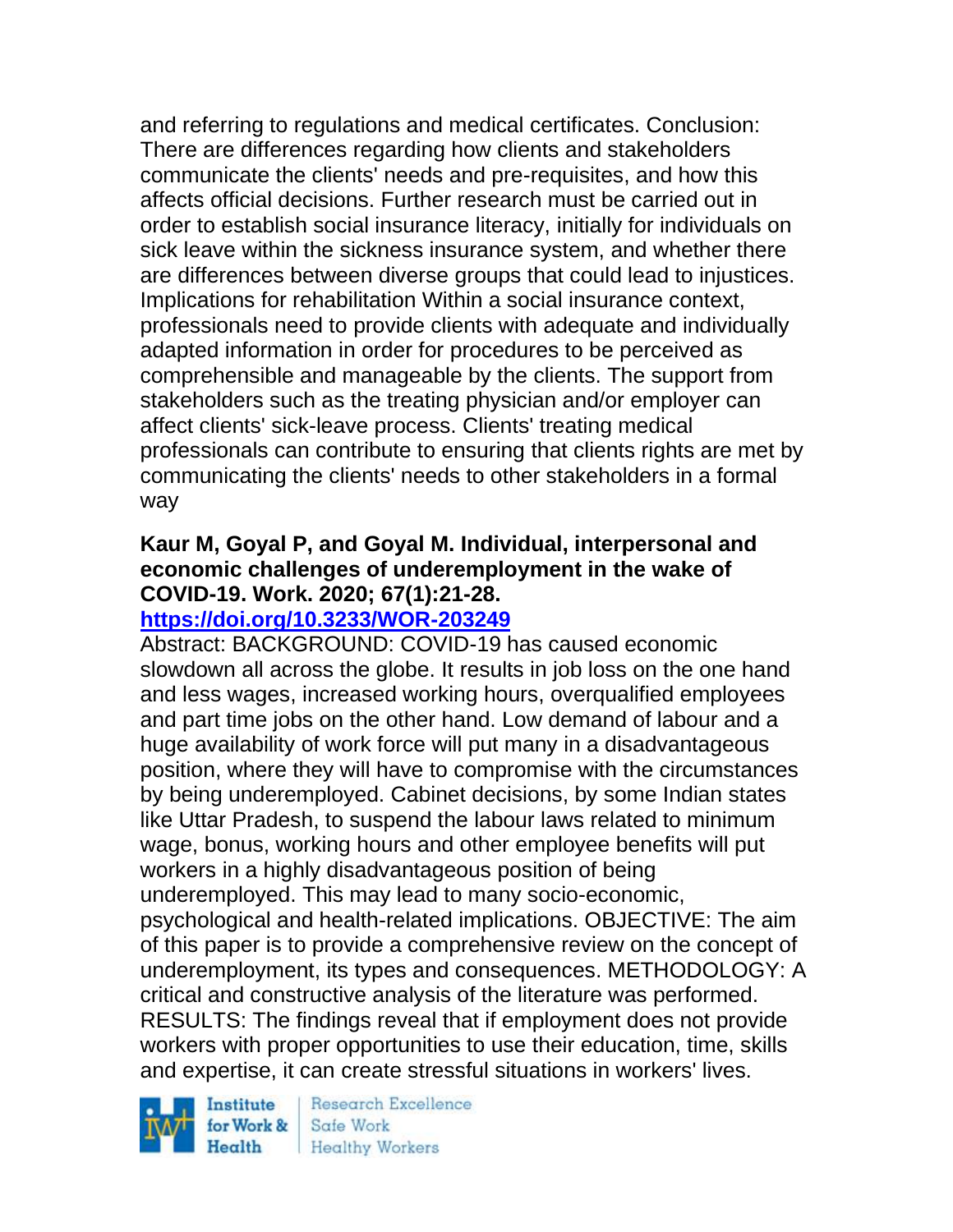CONCLUSION: The problem needs both a diagnosis and robust treatment in order to have better outcomes at the individual, organisational and national levels

#### **Lilley R, Maclennan B, Davie G, McNoe BM, Horsburgh S, and Driscoll TR. Decade of variable progress: trends in fatal injury in workers in New Zealand from a national observational study. Occupational and Environmental Medicine. 2020; [epub ahead of print].**

# **<https://doi.org/10.1136/oemed-2020-106812>**

Abstract: INTRODUCTION: Analyses of secular trends in workrelated fatal injury in New Zealand have previously only considered the total working population, potentially hiding trends for important subgroups of workers. This paper examines trends in work-related fatalities in worker subgroups between 2005 and 2014 to indicate where workplace safety action should be prioritised. METHODS: A dataset of fatally injured workers was created; all persons aged 15-84 years, fatally injured in the period 2005-2014, were identified from mortality records, linked to coronial records which were then reviewed for work relatedness. Poisson regression modelling was used to estimate annual percentage change in rates by age, sex, ethnicity, employment status, industry and occupation. RESULTS: Overall, worker fatalities decreased by 2.4% (95% CI 0.0% to 4.6%) annually; an average reduction of 18 deaths per year from baseline (2005). Significant declines in annual rates were observed for younger workers (15-29 and 30-49 years), indigenous Maori, those in the public administration and service sector, and those in community and personal service occupations. Increases in annual rates occurred for workers in agriculture and forestry and fisheries sectors and for labourers. Rates of worker deaths in work-traffic settings declined faster than in workplace settings. DISCUSSION: Although overall age-standardised rates of work-related fatal injury have been declining, these trends were variable. Sources of injury risk in identifiable subgroups with increases in annual rates need to be urgently addressed. This study demonstrates the need for regular, detailed examination of the secular trends to identify those subgroups of workers requiring further workplace safety attention

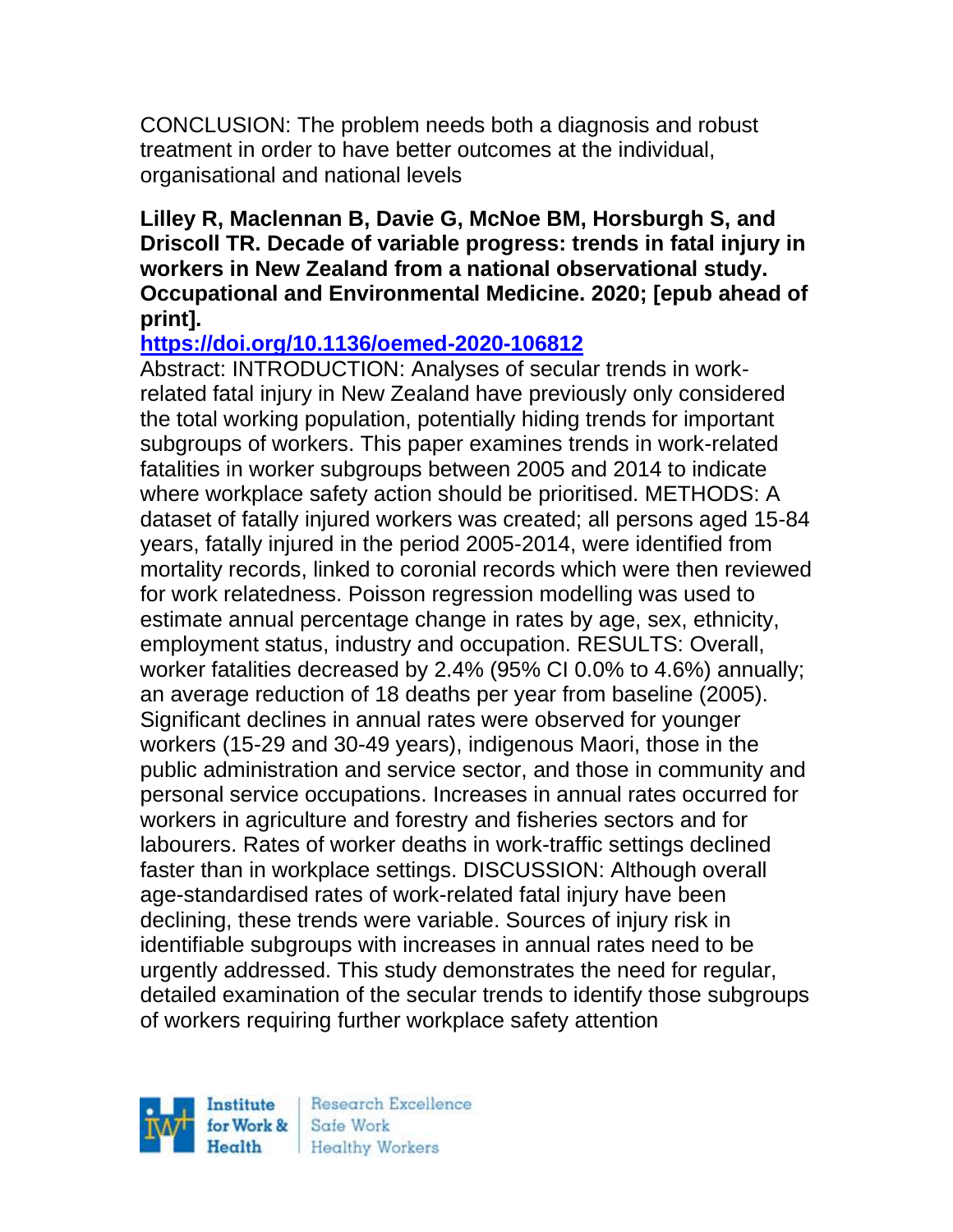# **Morris ZA. Examining the relevance of employment integration policies on disability benefit receipt: a multilevel analysis of older working age adults in 16 countries. Disability and Rehabilitation. 2020; 42(23):3339-3347.**

# **<https://doi.org/10.1080/09638288.2019.1593521>**

Abstract: Purpose: Nearly all advanced economic countries have adopted employment integration policies to improve the labor market outcomes of workers with disabilities and to reduce enrollment on disability benefits. To date, research has yet to investigate whether the adoption of integration policies is associated with a reduced likelihood of an older working age adult receiving disability benefits. Materials and methods: This study, drawing on data of older workingage adults from the Survey of Health Ageing and Retirement in Europe, the English Longitudinal Study of Ageing, and the Health and Retirement Study, applies multilevel logistic regression to investigate the relationship between country-level integration policies and the likelihood of disability benefit receipt in 16 OECD countries. Results: No clear association was identified between the adoption of major integration policies (comprehensiveness of vocational rehabilitation systems, employer obligation policies, work-incentive rules, benefit suspension options, and early intervention efforts) and an individual's likelihood of receiving disability benefits. The minimum level of disability required to receive benefits was, however, identified as a significant country-level factor. Conclusions: The findings of this study may prove useful for policy makers who must weigh the costs and benefits of expanding integration measures targeted at those nearing the state pension age. Implications for Rehabilitation Many countries have adopted integration policies to improve employment outcomes of adults with work-disabilities. No clear association is identified between the adoption of integration policies and a reduced likelihood of receiving disability benefits among older adults in 16 countries. The strictness of the definition of disability used to determine eligibility is identified as a significant country-level predictor. Policy makers should carefully weigh the costs and benefits of expanding integration measures targeted at those nearing the state pension age

# **Nazari G, MacDermid JC, Sinden K, D'Amico R, Brazil A, Carleton N, et al. Prevalence of exposure to critical incidents in firefighters across Canada. Work. 2020; 67(1):215-222.**

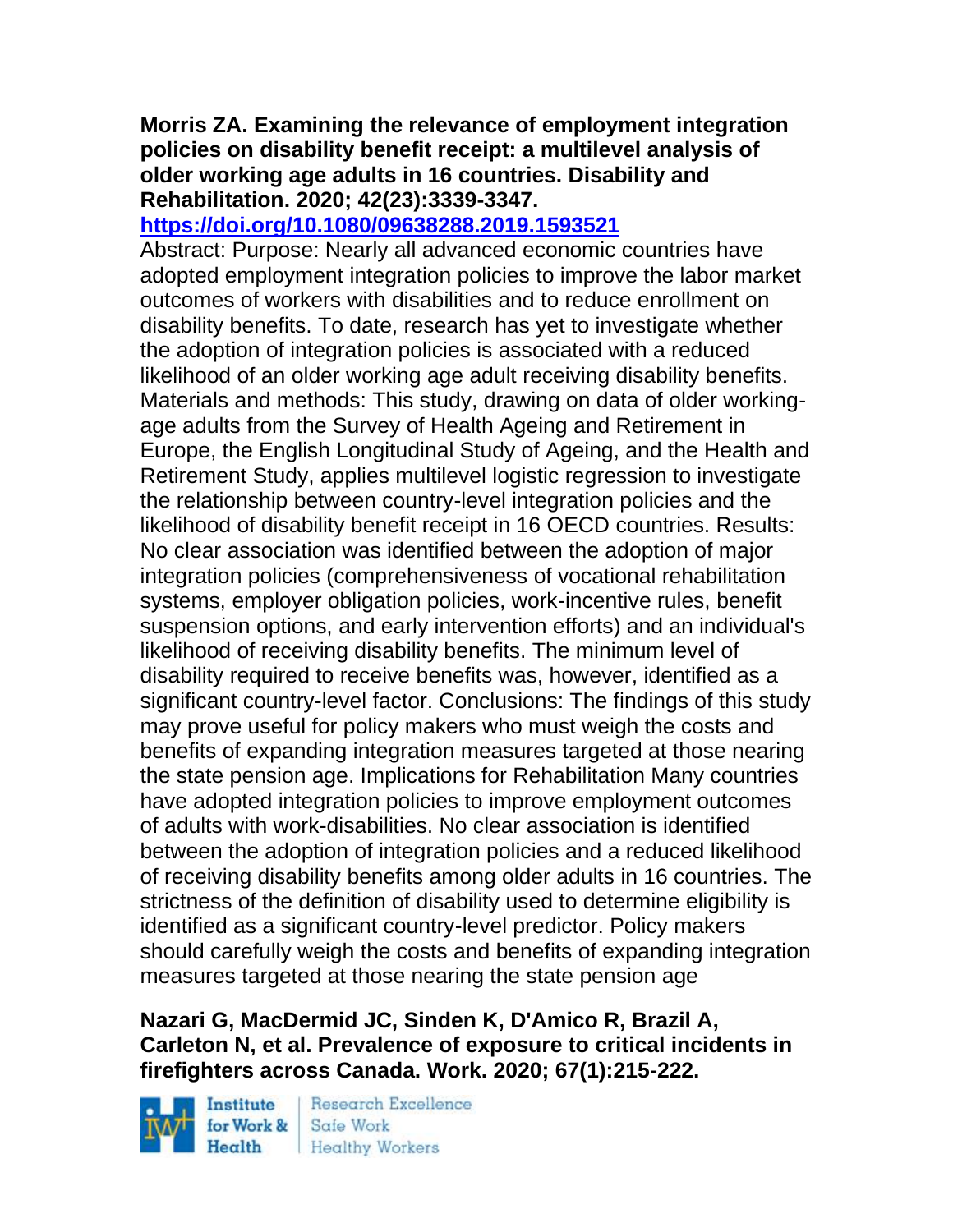# **<https://doi.org/10.3233/WOR-203267>**

Abstract: BACKGROUND: Firefighters partake in and are exposed to a range of potentially traumatic events throughout their careers and the impact of such critical events could last a life time. Therefore, capturing such lifetime exposures is necessary for supporting firefighter health. OBJECTIVE: To estimate the prevalence of critical incidents in firefighters across Canada and determine whether the number of critical events varied based on age, gender, years of service; and to integrate our prevalence estimates using metaanalysis with previous studies to provide a pooled estimate. METHODS: We recruited 464 firefighters. Firefighters were asked to complete a self-report Critical Incident Inventory (CII) survey that included questions on exposure to critical events throughout their firefighting careers. Individual CII items were summarized as percentages, number of exposures, the total number and percentages of exposures to each of the six CII sub-scales. We also performed a multivariate enter regression analysis with the CII total score as dependant variable, and age, gender, years of service as independent variables, to estimate if the number of critical incidents among firefighters varied based on age, gender and years of service. RESULTS: Among the 390 full-time firefighters, 376 (96.4%) indicated exposure to some type of critical incident. More specifically, 351 (90%) reported a "respond to incident involving one or two deaths", and 314 (81%) reported a "respond to incident involving multiple serious injuries". Age, gender and years of service accounted for only 37.4% of the variance in the number of critical incidents among firefighters. In addition, our pooled estimate results of previous similar studies indicated an overall prevalence estimate of critical incident exposures was 93.40% (4 studies, 1725 of 1877 firefighters, 95% CI: 82.26 -99.30). CONCLUSIONS: Nearly all (96.4%) firefighters were exposed to some form of critical event over the span of their entire firefighting careers. Age, gender and years of service accounted for one-third of the variance in the number of critical incident exposures among firefighters

# **Nazari G, MacDermid JC, Sinden K, and D'Amico R. Prevalence of musculoskeletal symptoms among Canadian firefighters. Work. 2020; 67(1):185-191.**

**<https://doi.org/10.3233/WOR-203264>**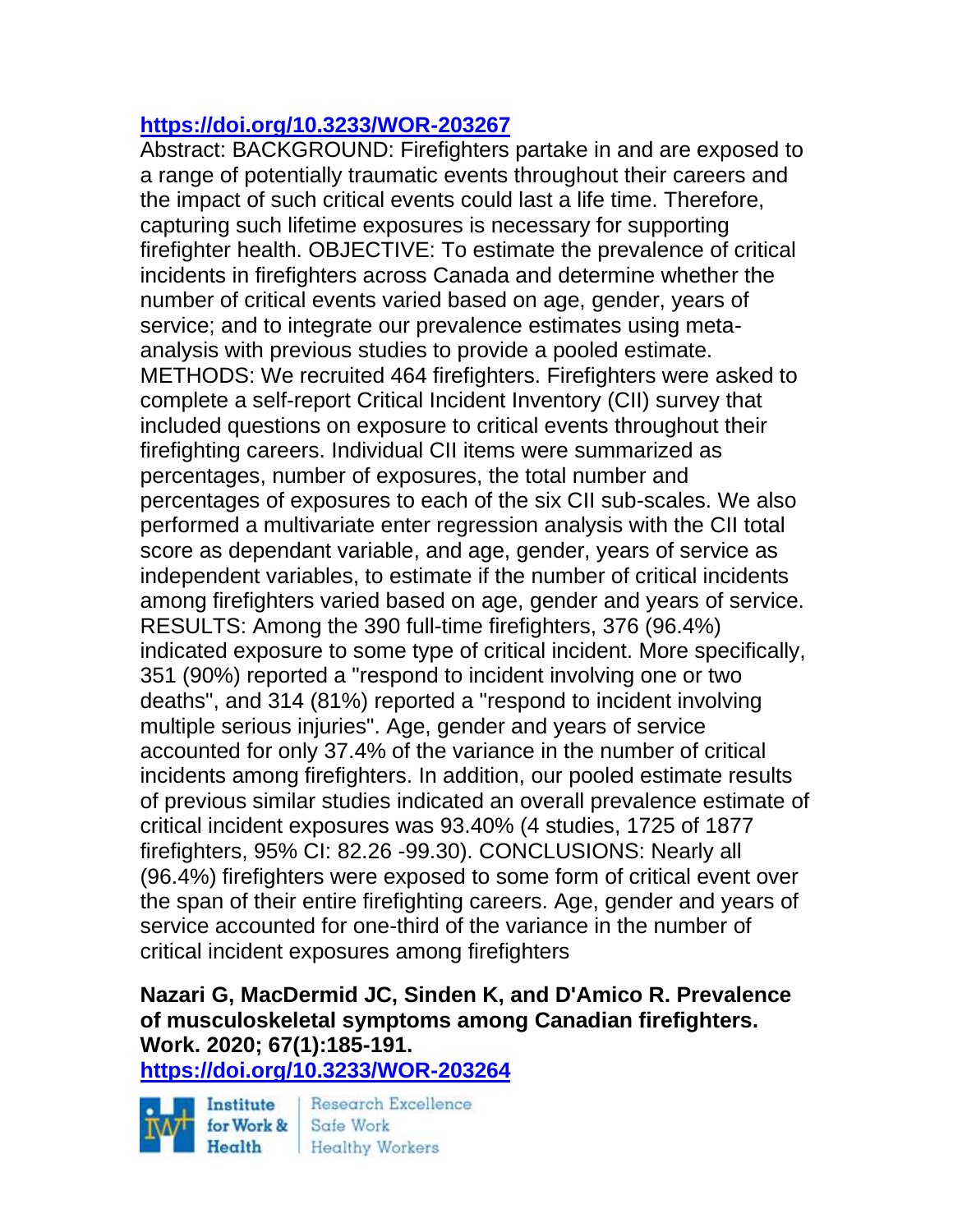Abstract: BACKGROUND: Musculoskeletal symptoms (MSSs) remain the most frequently reported type of injuries sustained during fireground operations in firefighters. However, there is a paucity of reports concerning the prevalence estimates of MSSs among female firefighters and different fire services across Canada. OBJECTIVES: To assess the point prevalence of self-reported MSSs, stratified by age and sex in a cohort of active duty firefighters from across Canada, and to determine whether age, sex or length of service can be used to predict the likelihood of the number of MSSs sustained. METHODS: We recruited 390 firefighters (272 males, 118 females). To identify the prevalence of self-reported rates of MSSs, firefighters were asked to complete a standardized 11-item questionnaire that asked, "Please indicate whether you have experienced pain in any body region within the last week", with response options that included "Yes", "No", and "Head", "Neck", "Shoulder", "Arm/Elbow/Hand", "Back", "Stomach/Abdomen", "Upper Thigh", "Knee", "Lower Leg", "Foot", "Other, please specify". RESULTS: Among the 390 full-time firefighters, 212 (54%) indicated to have experienced some type of MSSs within the last week. The most prevalent region-specific MSSs included, 123 (32%) in the back region, 92 (24%) in the shoulder region, 74 (19%) in the neck region and 70 (18%) in the knee region. In addition, women indicated a 1.6 times greater likelihood of sustaining >=2 MSSs when controlling for individual differences in age and years of service. CONCLUSIONS: The point prevalence of MSSs in a cohort of full-time firefighters was 54% (55% males; 53% females). Women experienced a 1.4-1.6 times greater likelihood of sustaining MSSs when controlling for individual differences in age and years of service

# **Qian J, Zhang W, Qu Y, Wang B, and Chen M. The enactment of knowledge sharing: the roles of psychological availability and team psychological safety climate. Frontiers in Psychology. 2020; 11:551366.**

**<https://doi.org/10.3389/fpsyg.2020.551366> [open access]** Abstract: Scholars have made great efforts to investigate the antecedents of knowledge sharing. In the current study, we applied the proactive motivation model (Parker et al., 2010) to propose a theoretical model to advance this research line and examined the relationship between coaching and knowledge sharing. A total of 197



Research Excellence Safe Work Healthy Workers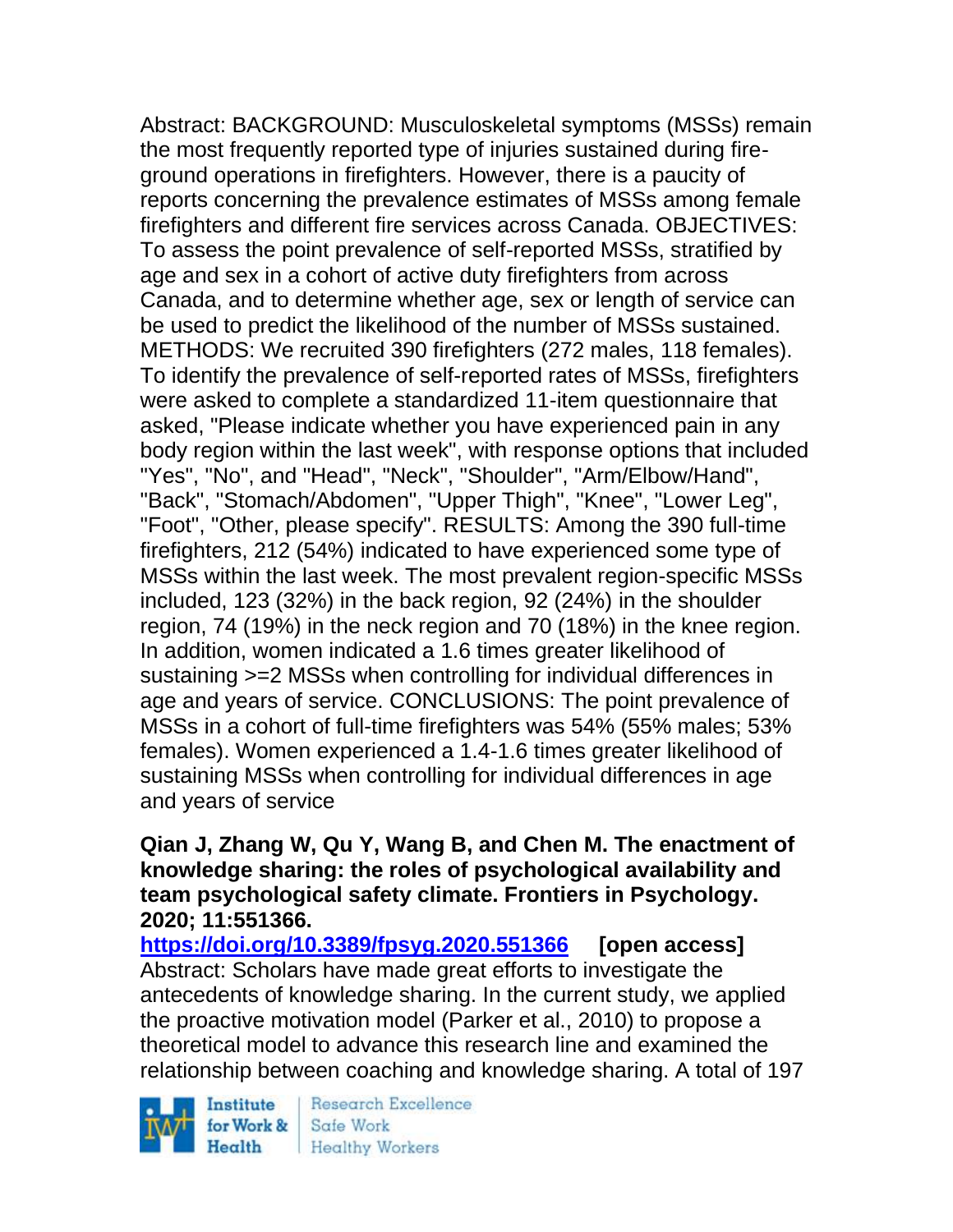subordinates embedded in 32 teams from a logistics company completed the survey questionnaire. Our results show that leaders' coaching behavior is positively related to employees' knowledge sharing behavior through increased psychological availability. Furthermore, our results show that the team psychological safety climate can strengthen the effect of psychological availability on employees' knowledge sharing behavior, as well as the indirect effect of leaders' coaching behavior on employees' knowledge sharing via psychological availability (i.e., a moderated mediation effect)

#### **von Schroeder HP, Xue CR, Yak A, and Gandhi R. Factors associated with unsuccessful return-to-work following workrelated upper extremity injury. Occupational Medicine. 2020; 70(6):434-438.**

# **<https://doi.org/10.1093/occmed/kqaa106>**

Abstract: BACKGROUND: Returning to work following occupational injury is a key outcome for both workers' compensation boards and injured workers. Predictive factors for returning remain unclear. AIMS: To describe factors associated with unsuccessful return-to-work (RTW) in a hand injury population to identify target areas through which occupational rehabilitation programmes can help injured workers achieve successful RTW outcomes. METHODS: Demographic data, functional, pain and psychosocial scores were recorded for injured workers discharged between April 2011 and September 2015 from a multidisciplinary upper extremity treatment programme. The primary outcome of RTW status was assessed at programme discharge. Bivariate analyses and multivariable logistic regression were used to identify factors associated with being unable to RTW. RESULTS: Of 872 participants who met the inclusion criteria, 65% were male and the mean age was 46 (standard deviation [SD] 11) years. In unadjusted bivariate analyses, the group with an unsuccessful RTW outcome had higher mean baseline pain, catastrophizing and QuickDASH scores; a higher baseline prevalence of depression, and reported a high level of pain more frequently than those who were working at discharge. In the adjusted logistic regression model, not working at baseline, higher QuickDASH score and presence of depression at baseline were independently associated with unsuccessful work status outcome. CONCLUSIONS: Negative baseline work status, greater self-reported functional

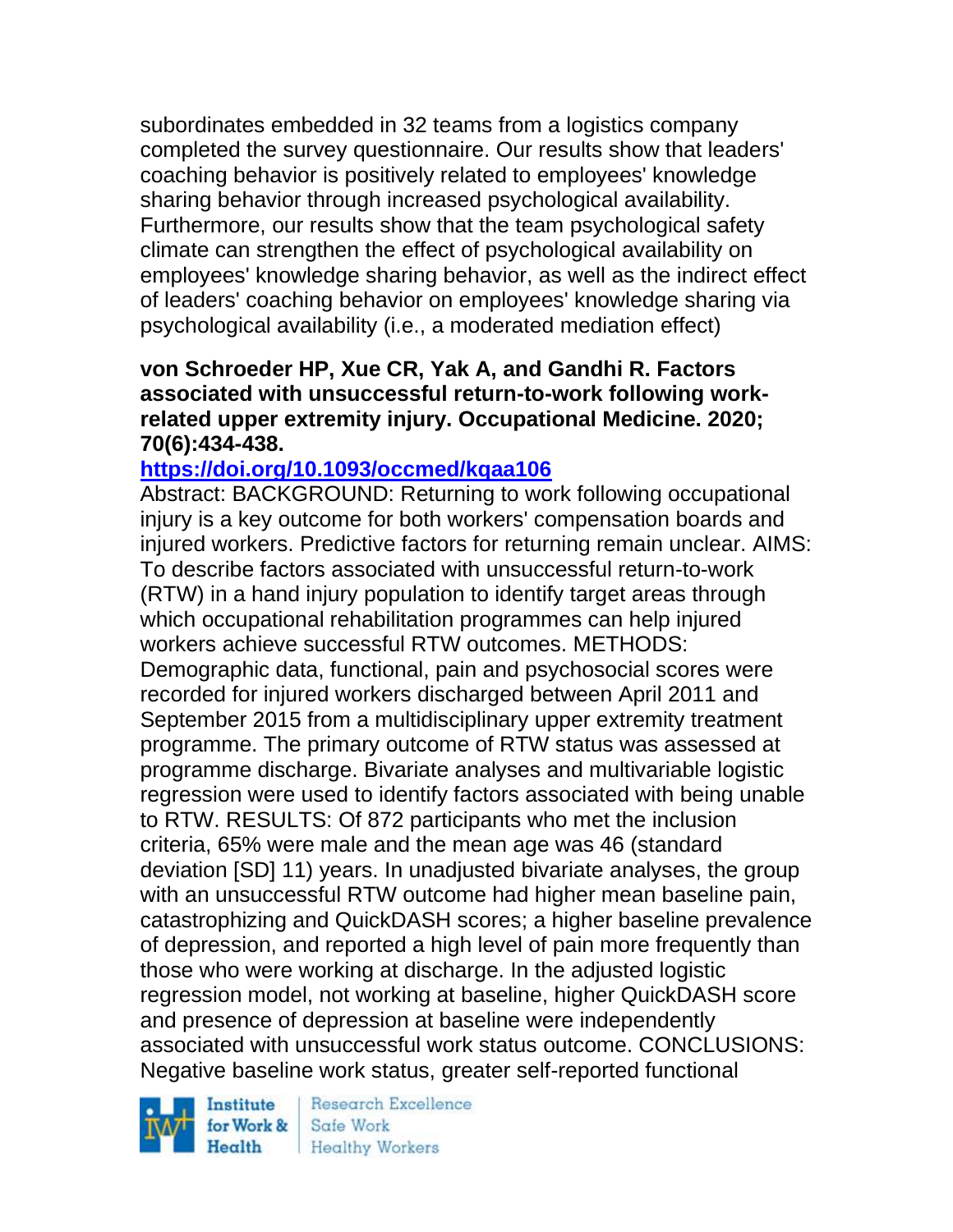disability and presence of depression were associated with greater odds of unsuccessful RTW following a workplace upper extremity injury. Integrating mental healthcare provision with occupational rehabilitation is a potential programmatic approach to improve RTW

## **Syed S, Ashwick R, Schlosser M, Jones R, Rowe S, and Billings J. Global prevalence and risk factors for mental health problems in police personnel: a systematic review and meta-analysis. Occupational and Environmental Medicine. 2020; 77(11):737-747. <https://doi.org/10.1136/oemed-2020-106498>**

Abstract: Police face an increased risk of developing mental health problems, yet reliable estimates of their psychological difficulties remain unknown. This systematic review and meta-analysis estimate the pooled prevalence and risk factors for mental health problems among police personnel worldwide. Three independent reviewers searched 16 databases and screened 11 506 articles published between January 1980 and October 2019. Eligible studies involved at least 100 active police professionals and used validated instruments to ascertain specific mental health problems. Estimates were pooled using random-effects meta-analyses. In total, 60 cross-sectional and seven longitudinal studies, involving 272 463 police personnel from 24 countries met criteria for inclusion. The overall pooled point prevalence was 14.6% for depression (95% CI 10.9% to 18.6%), 14.2% for post-traumatic stress disorder (PTSD; 95% CI 10.3% to 18.7%), 9.6% for a generalised anxiety disorder (95% CI 6.7% to 12.9%), 8.5% for suicidal ideation (95% CI 6.1% to 11.2%), 5.0% for alcohol dependence (95% CI 3.5% to 6.7%) and 25.7% for hazardous drinking (95% CI 19.6% to 32.4%). The strongest risk factor for depression and suicidal ideation was higher occupational stress, and the strongest risk factors for PTSD were higher occupational stress and avoidant coping strategies. Higher levels of peer-support were associated with significantly lower PTSD symptoms. Our findings suggest that the prevalence of mental health problems among police exceeds twice that previously reported in mixed samples of first responders, and is associated with poor social support, occupational stress and maladaptive coping strategies. Without effective intervention, psychological difficulties will remain a substantial health concern among police.

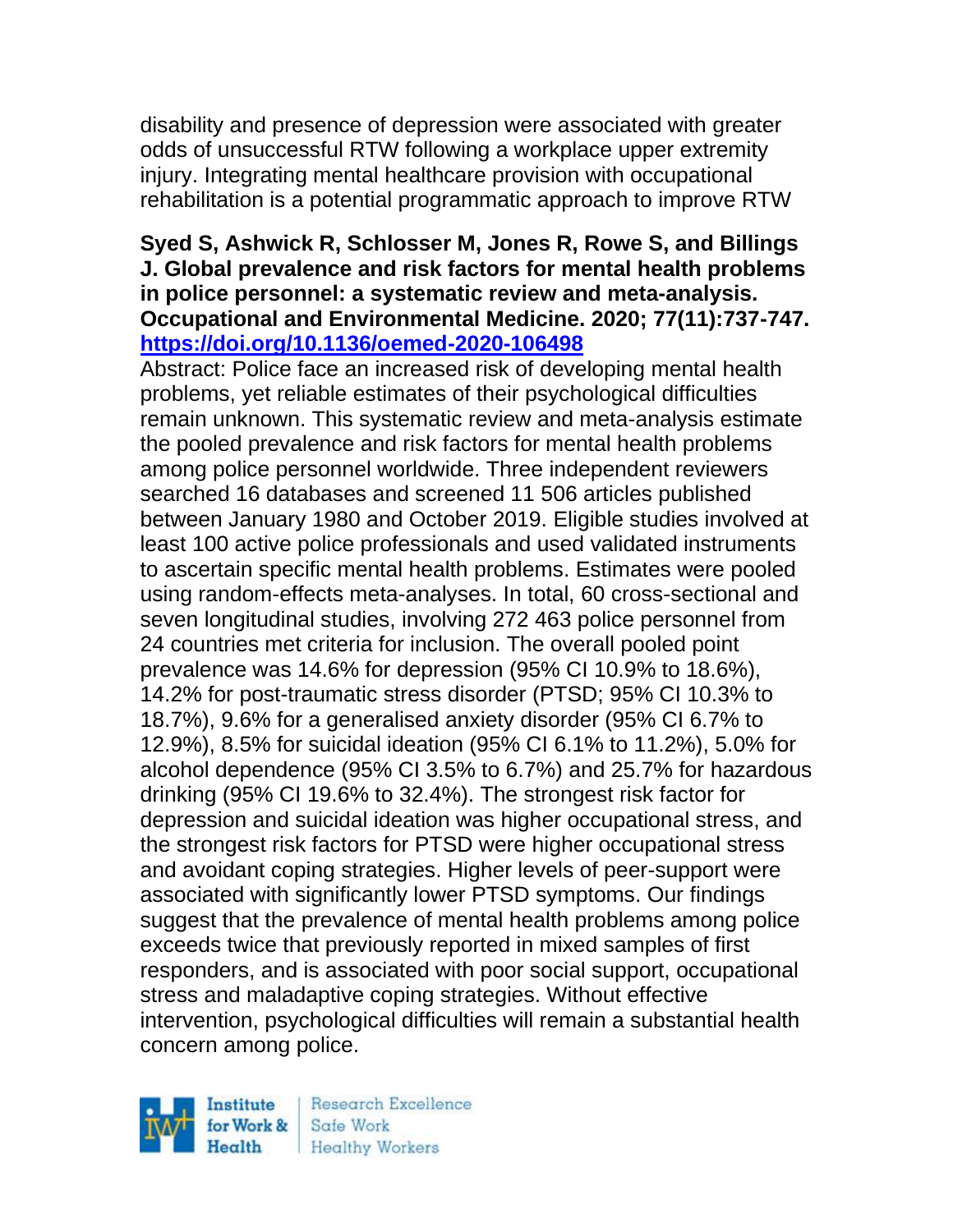# **Venugopal V, Roberts AC, Kwok KW, Christopoulos GI, and Soh CK. Employee experiences in underground workplaces: a qualitative investigation. Ergonomics. 2020; 63(11):1337-1349. <https://doi.org/10.1080/00140139.2020.1780306>**

Abstract: Underground workplaces (UWS) are increasingly being recognised as a sustainable solution to concerns regarding lack of space facing megacities. UWS can multiply available space by reducing urban sprawl thereby improving quality of life in cities. However, developing workplaces that respond to the needs and preferences of occupants will be a crucial factor in determining the success of this concept. We examine the experiences of existing fulltime employees of a large underground facility in North America and analyse how these are related to company policies and other organisational factors. From in-depth interviews of 73 participants, three predominant themes emerged from the analyses: environmental effects (e.g. lack of sunlight), design (e.g. the unique working environment), and organisational factors and social dynamics (e.g. policies regarding breaks). We discuss these themes in relation with interventions that may improve employee comfort and retention and suggest that many factors are within organisational control. Practitioner Summary: Underground workplaces are a sustainable solution to lack of urban space. However, developing effective workplaces is crucial to their success. We examine the experiences of existing employees of an underground facility in North America. We suggest that most negative attitudes towards underground spaces can be mitigated through simple organisational interventions. Abbreviations: UWS: underground workplaces; IRB: institutional review board

#### **Wise JM, Heaton K, and Shattell M. Mindfulness, sleep, and posttraumatic stress in long-haul truck drivers. Work. 2020; 67(1):103-111.**

# **<https://doi.org/10.3233/WOR-203256>**

Abstract: BACKGROUND: The high stress culture and demands associated with long-haul truck driving place truckers at risk for mental health and sleep disorders, and thereby, increased risk for accidents, injuries, and fatality. Hours-of-service regulations have proven insufficient as a stand-alone intervention to protect the welfare of long-haul truckers, impacting those working in the industry and

Institute